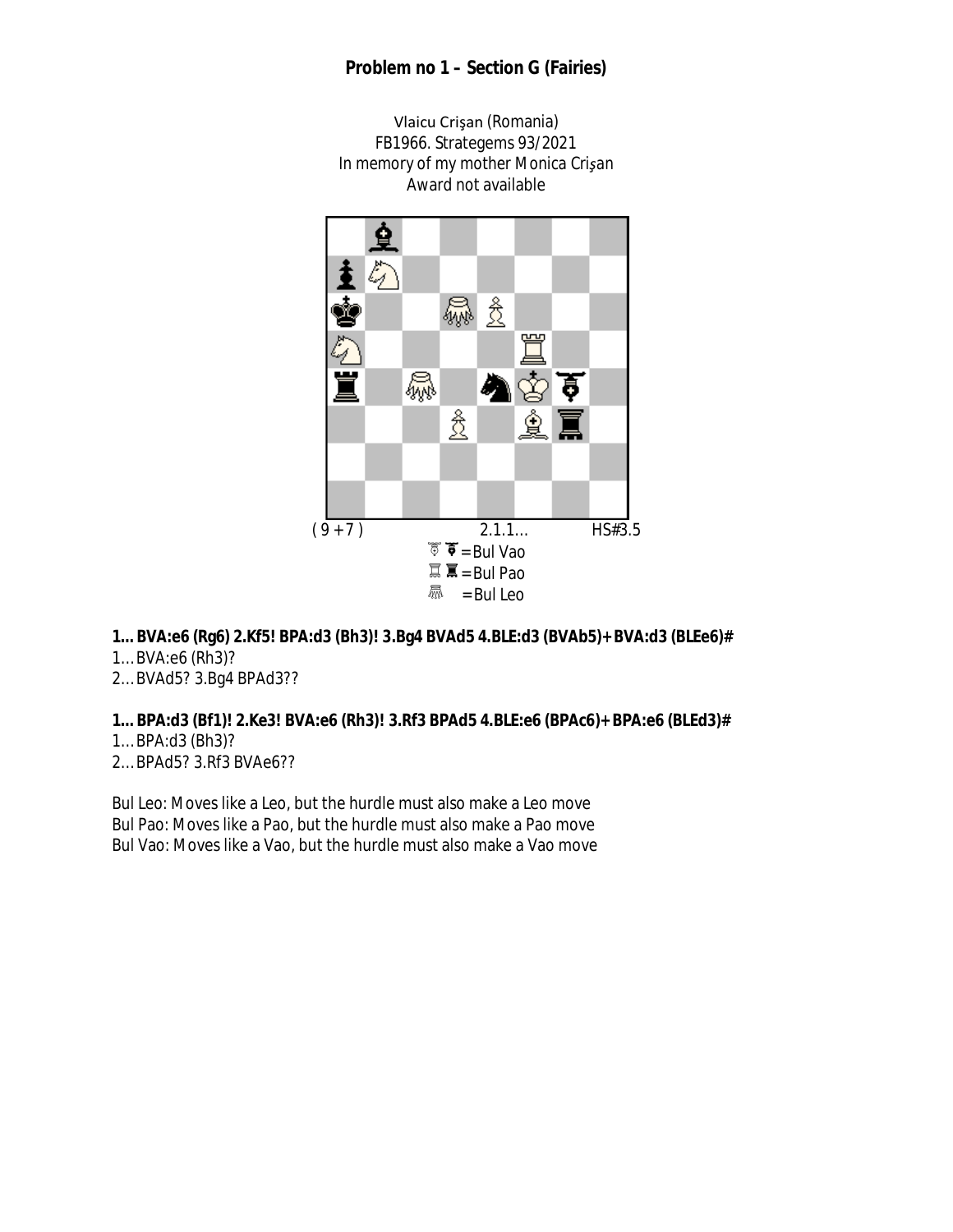### **Problem no 2 – Section G (Fairies)**



Vlaicu Crişan (Romania) 1<sup>st</sup> Prize, Franz Pachl 70 JT, Section B Die Schwalbe 307/2021

#### **1… nBd4 2.nRd6+ nBce6 3.nRc8 nB:f1**→**f8 4.nB:c8**→**c1+ nR:d4**→**e3# 1… nRd4 2.nBe3+ nR1f4 3.nBf1 nR:c8**→**h3 4.nR:f1**→**a6+ nB:d4**→**d6#**

Judge's (Franz Pachl) comments: Ein geometrisches take&make-Meisterwerk mit parallelen Bewegungen der neutralen Langschrittler (diagonal und orthogonal) in perfekter Harmonie und präzisem Gleichklang. Im Finale zwingt Weiß mit einem Doppelschach den Gegner zu einem Doppelschachmatt, Wahnsinn. Man könnte glauben, dass der Zauberer von Oz seine Hand im Spiel hatte.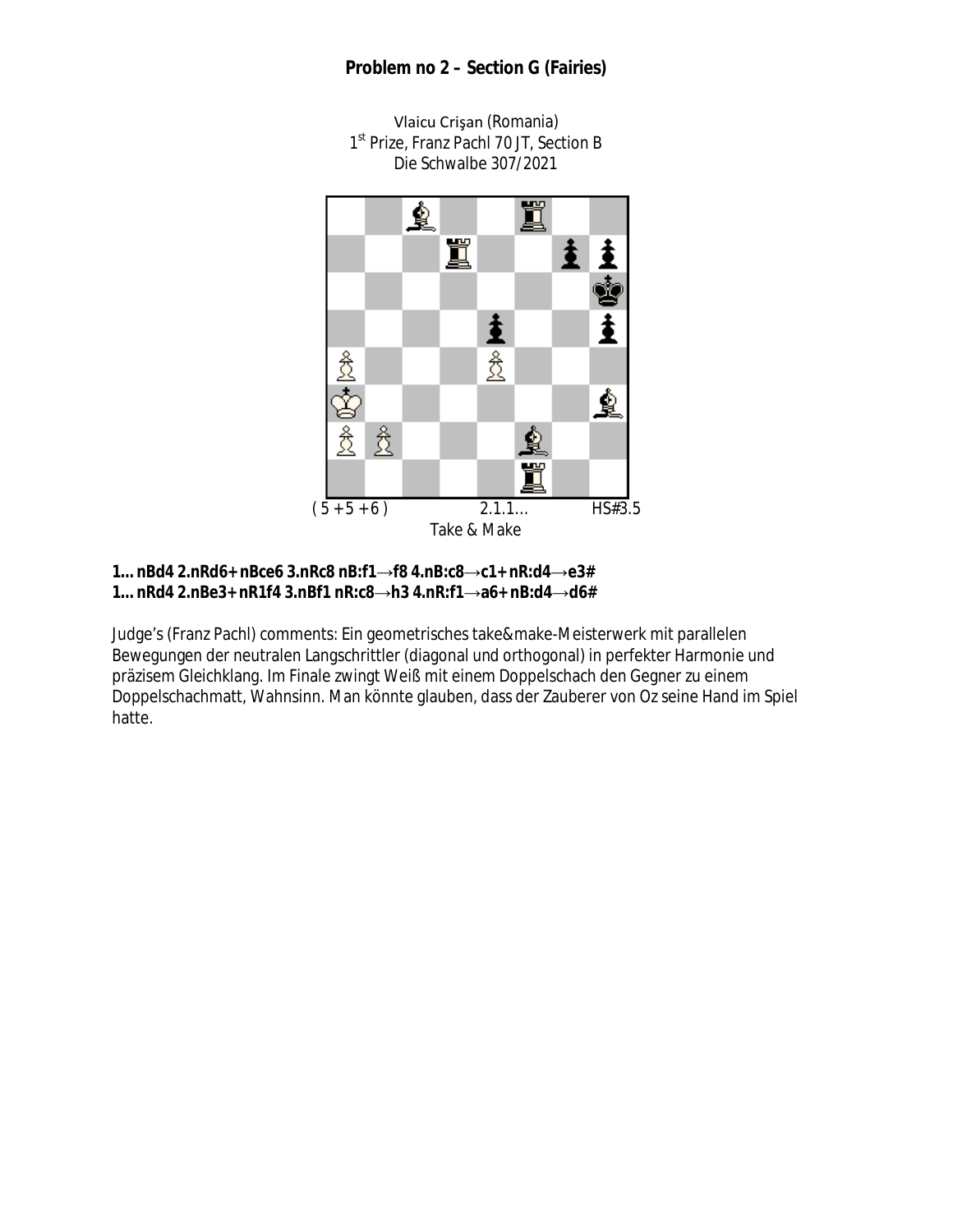# **Problem no 3 – Section G (Fairies)**



Vlaicu Crişan (Romania) 2<sup>nd</sup> Prize, FIDE World Cup 2019

#### **a) 1.K:f4**→**d6+ Sf4 2.B:e7**→**e1 R:d3**→**d2+ 3.S:f4**→**d3+ B:d3**→**f4# b) 1.K:e7**→**e4+ Se7 2.R:f4**→**b8 B:c6**→**b7+ 3.S:e7**→**c6+ R:c6**→**e7#**

Judge's (Petko Petkov) comments: A unique complex, including many paradoxical motifs: a) The white King, initially in check, will eventually be mated on the square where it is shifted to in the other twin;

b) The black pieces that are captured on White's  $1<sup>st</sup>$  move are replaced by their siblings after Black's  $3<sup>rd</sup>$ move;

c) An Exclusive Strategic Complex, including: pins, self-pins, Pelle moves, Follow My Leader effects, line openings, checks and cross-checks, and model mates (!) is realised by 5 duos (wRh4/wBf8, wRd3/wBc6, bRe7/bBf4, bRc3/bBb5, bSe2/bSg8) that exchange roles in diagonal-orthogonal correspondence. Five out of 6 half-moves in each phase exploit the fairy condition!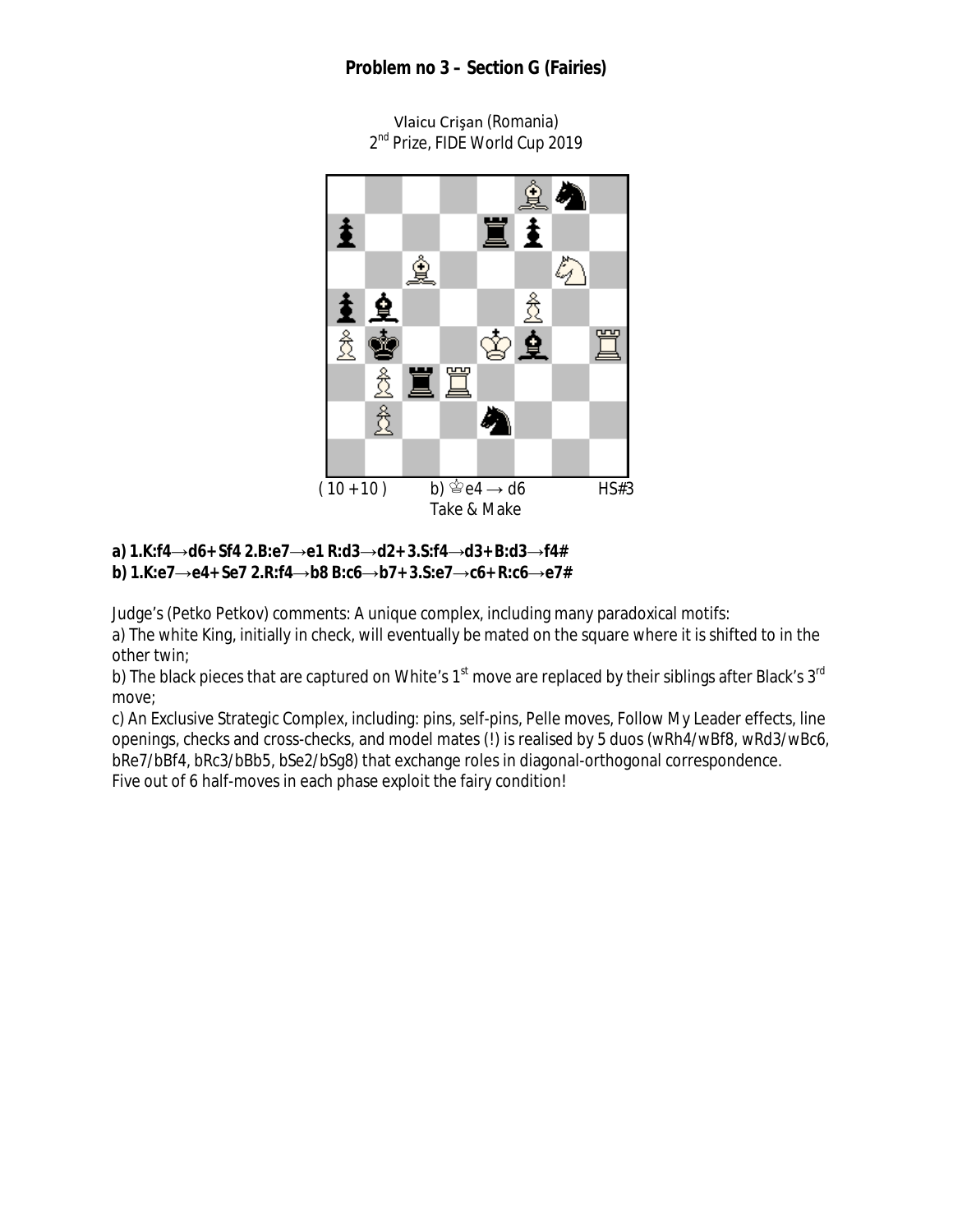## **Problem no 4 – Section G (Fairies)**



### **a) 1… nBc2 2.Rd3 nRc5 3.Bf8=nB+ Kg6 4.nBb1 nRb5+ 5.Rd6=nR+ nRd3=bR# b) 1… nRa5 2.Bc5 nBd3 3.Rh3=nR+ Kg5 4.nRb5 nBb1+ 5.Be3=nB+ nBc5=bB#**

Anda: A non neutral piece (except a King) that gives a direct check becomes neutral. A neutral piece (except a King) that gives a direct check takes the colour of the side that moved it.

In each phase three fully created direct batteries are fired in the last three half-moves:

a) Black: nBf8-nRc5, White: nBb1-wRd3, Black: nBf8-nRd6

b) Black: nRh3-nBd3, White: nRb5-wBc5, Black: nRh3-nBe3

Geoff Foster: The tries (a) 1... nBb1? and (b) 1... nRb5? fail because White has no W4 tempo move! In each solution the nBg6 and nRg5 take two moves to get to b1 and b5 respectively, but by different routes between solutions. A fabulous problem!

Vlaicu Crişan (Romania) F3588. The Problemist May 2020 Award not available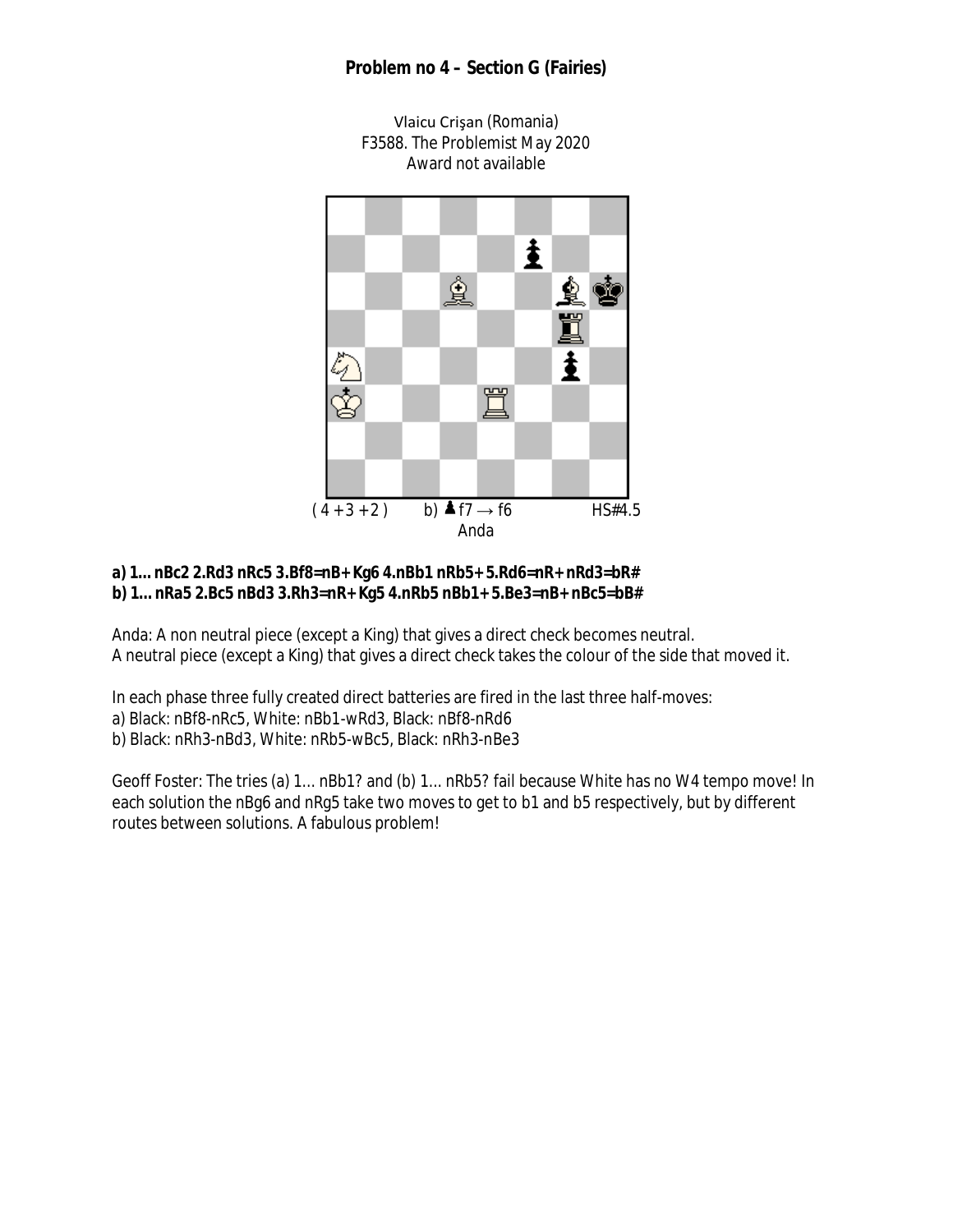## **Problem no 5 – Section G (Fairies)**

Vlaicu Crişan (Romania) FA2033. Strategems 96/2021 Award not available



### **a) 1… Rd1! 2.Ra4 Sd4 3.K:e5 Bf5 4.Bc6+ S:c6# b) 1… Bd1! 2.Bh1 Sf3 3.K:f5 Bc1 4.Rh4+ S:h4#**

In the initial position there are two black masked direct batteries (Bb2-Se5 and Rf1-Sf5) and two indirect batteries (Bc2-Sf5 and Re1-Se5).

After Black destroys one indirect battery, White opens the line for one direct battery.

Paradoxically, Black interferes again on the direct battery line and White captures the former rear battery piece.

The mating moves open the newly created Black batteries: one direct (Bb2-Sd4 and Rf1-Sf3) and one indirect (Rd1-Sd4 and Bd1-Sf3).